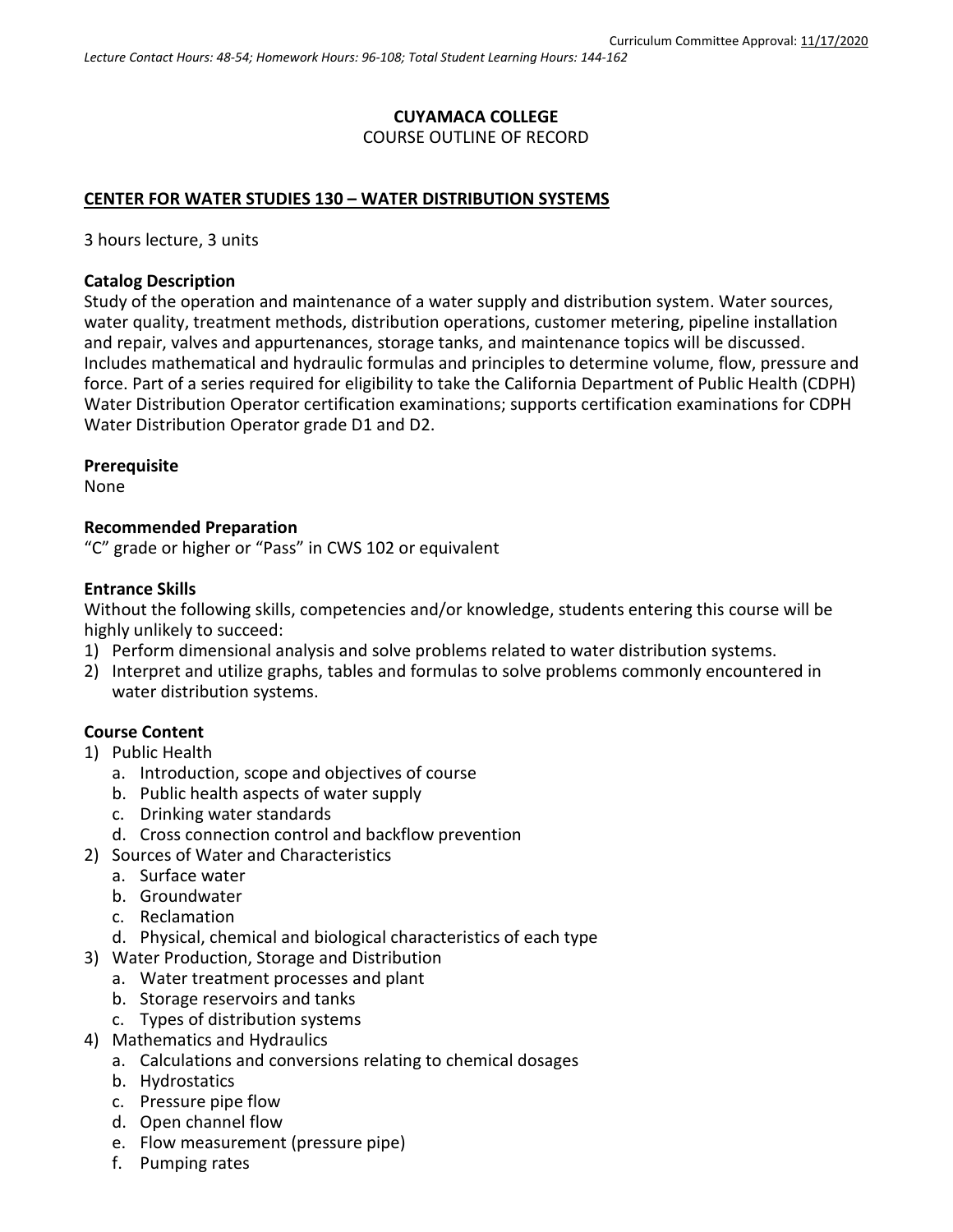- g. Head and efficiency
- 5) Disinfection
	- a. Chlorine, properties and use
	- b. Chlorine reactions with various compounds
	- c. Chlorine safety
	- d. Breakpoint chlorination
	- e. Disinfectants other than chlorine
- 6) Pipes
	- a. Construction
	- b. Materials
	- c. Installation
	- d. Protection
	- e. Maintenance
	- f. Uses
- 7) Pipeline Appurtenances
- 8) Meters and Services
- 9) Pumps
	- a. Pumping terminology
	- b. Pumping principles
	- c. Types of pumps
	- d. Interpreting pump curves
- 10) Electrical/Instrumentation
	- a. Terminology
	- b. Types of control systems
	- c. Sensing and sampling devices
	- d. Readout devices
	- e. Remote control systems
- 11) Safety
	- a. Shoring pipe construction
	- b. Working in confined spaces
	- c. Working around construction equipment
	- d. Working with, on, or over water
- 12) Maps, Drawings and Records
- 13) Public Relations
	- a. Water quality complaints
	- b. Dealing with the media
	- c. Water quality standards violations
	- d. Public notification
- 14) Water System Operation
	- a. Daily operating procedures
	- b. Monitoring process information
	- c. Regulation of flows
	- d. Chemical use and handling
	- e. Operating records and reports
	- f. Emergency conditions and procedures

# **Course Objectives**

Students will be able to:

- 1) Compare and contrast the different types of water distribution systems currently used in the United States.
- 2) Identify drinking water public health hazards and water quality standards common to the industry.
- 3) Using calculations and conversions, determine water flow, pressure, volume, velocity and force, and chemical dosage used in water distribution systems.
- 4) Identify and compare methods used to handle, install and repair water distribution pipe.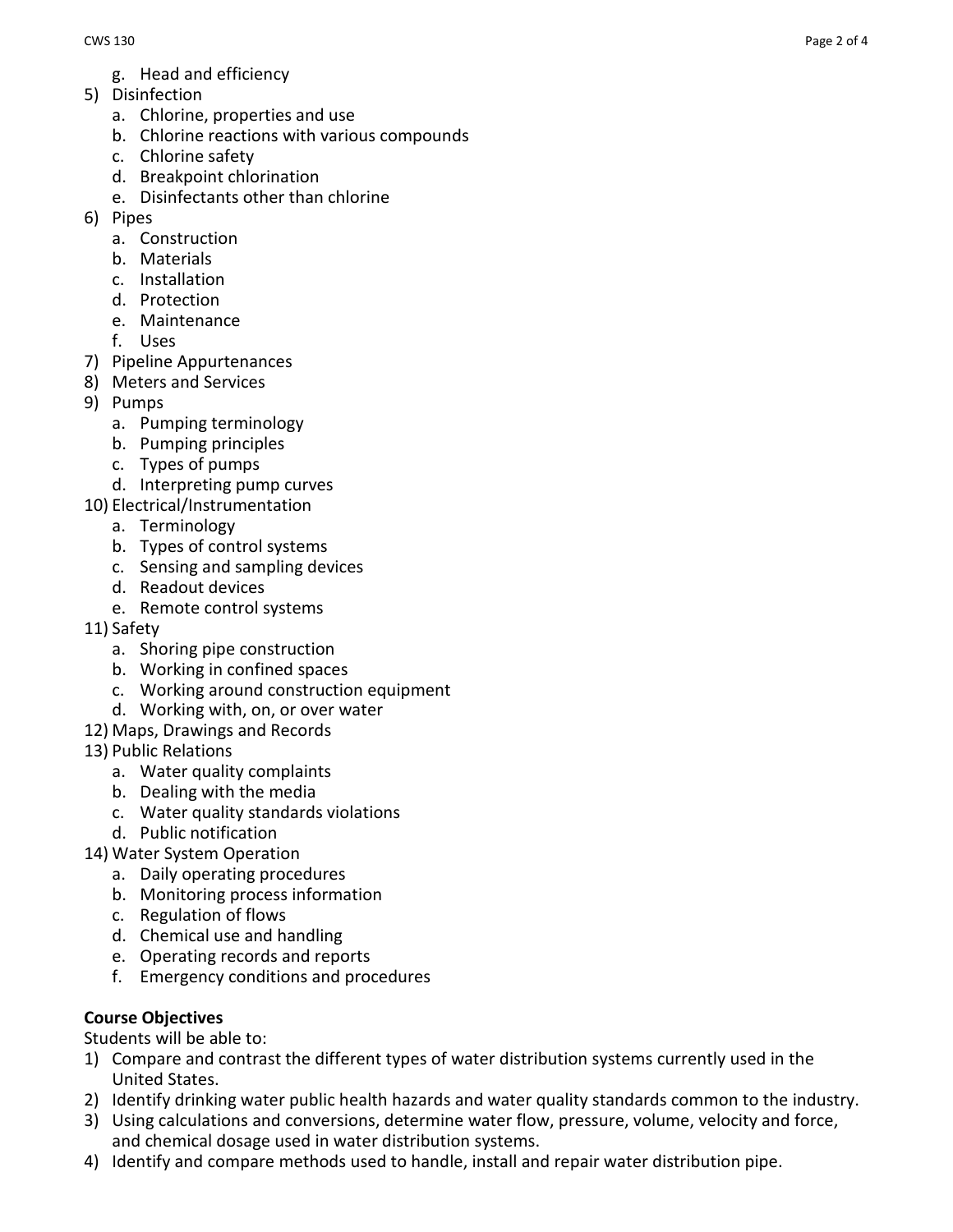- 5) Explain principles of pump operation for the types of pumps used in water distribution systems including common problems, necessary adjustments, and typical packing gland problems.
- 6) Explain the electrical principles involved in control circuits common to water distribution systems.
- 7) Explain the required safe handling and storage of chlorine used in water distribution systems.
- 8) Check and utilize water maps and drawings to determine location, type and characteristics of water distribution systems.
- 9) Specify necessary procedures needed to safely complete field work in a water distribution system.
- 10) Compare and contrast factors considered in the selection of pipe and different types of water meters.
- 11) Demonstrate the ability to read meters and calculate the meter accuracy.

# **Method of Evaluation**

A grading system will be established by the instructor and implemented uniformly. Grades will be based on demonstrated proficiency in subject matter determined by multiple measurements for evaluation, one of which must be essay exams, skills demonstration or, where appropriate, the symbol system.

- 1) Quizzes and exams that measure students' ability to:
	- a. Characterize water sources and distribution systems and the water quality of these systems in relation to health hazards.
	- b. Calculate hydraulic flow, pressure, volume, velocity and force, and chemical dosage used in water distribution systems.
	- c. Compare and contrast various pipe, pump, water meters and control circuits common to water distribution systems.
	- d. Describe the appropriate safety procedures for field work and for work with chlorine common to water distribution systems.
- 2) Exercises that demonstrate students' ability to:
	- a. Analyze maps common to water distribution systems and use the maps to determine component type and location.
	- b. Demonstrate water meter use and accuracy of calculations.
- 3) Projects and assignments utilizing the Field Operations Skills Yard

# **Special Materials Required of Student**

None

## **Minimum Instructional Facilities**

Smart classroom

## **Method of Instruction**

- 1) Lecture and discussion
- 2) Multimedia presentations
- 3) Field trips
- 4) Demonstrations utilizing the Field Operations Skills Yard

# **Out-of-Class Assignments**

- 1) Reading assignments
- 2) Writing assignments

## **Texts and References**

- 1) Required: CSUS Office of Water Programs. *Water Distribution System Operation & Maintenance.*  7th edition, 2018. ISBN 978-1-323-83891-4.
- 2) Supplemental: Lauer, William ed. *Water Distribution Operator Training Handbook*. 4th edition. American Water Works Association, 2013.
- 3) Supplemental: Mays, Larry. *Water Transmission and Distribution: Principles and Practices of Water Supply Operations*. 4th edition. American Water Works Association, 2010.